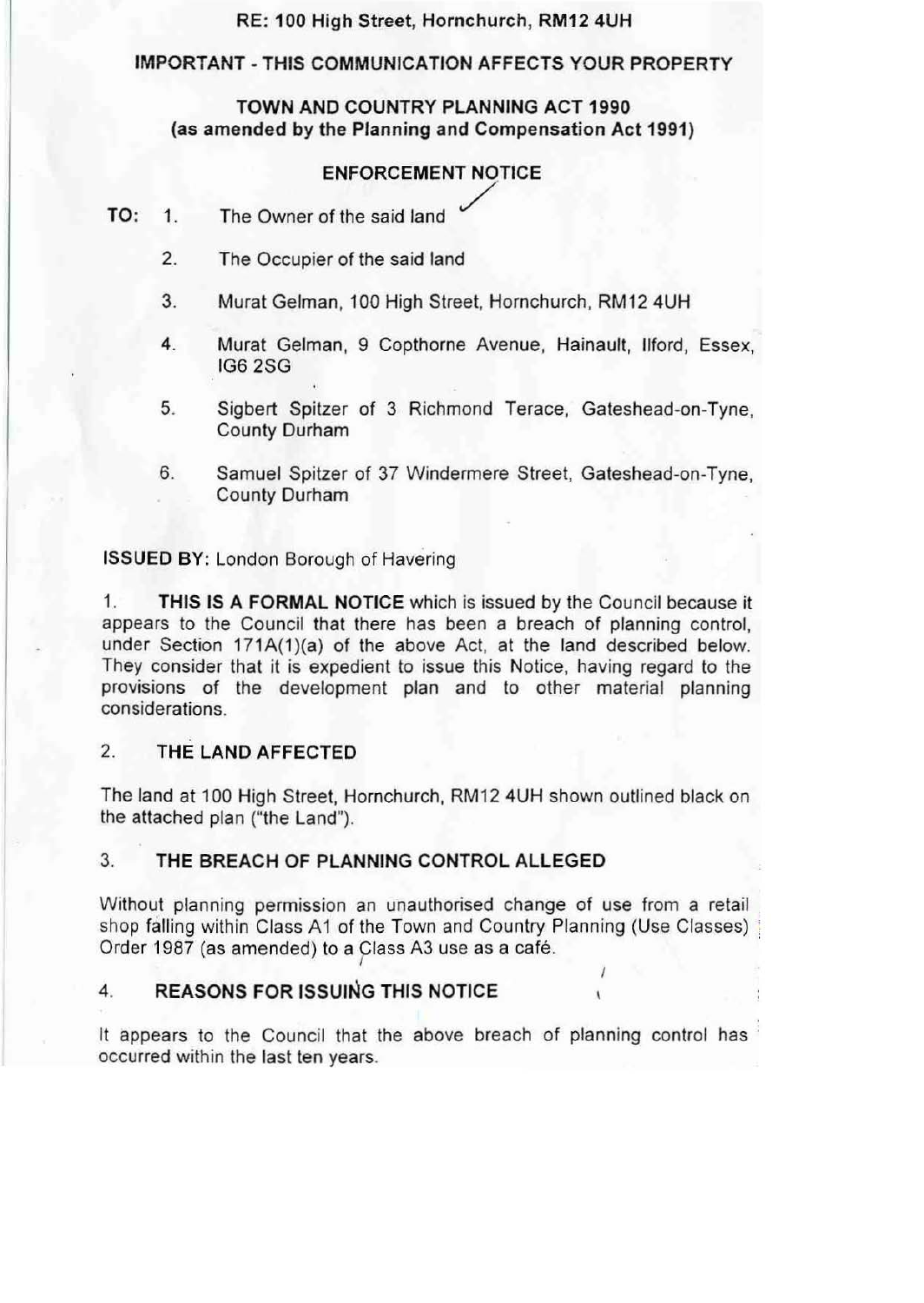The unauthorised use is resulting in a loss of retail floor space within the core area of the Hornchurch Major District Centre.

The Council do not consider that this harm can be overcome by the use of planning conditions.

In making its decision to issue this Notice the Council considered that the unauthorised use is contrary to the following policies of the Havering Unitary Development Plan: policies ENV1 and SHP2.

#### 5. **WHAT YOU ARE REQUIRED TO DO**

(i) Cease the unauthorised Class A3 use as a cafe

Time for compliance: 3 months from the effective date of this notice.

(ii) Remove from the Land all associated equipment. tables and chairs and all other fixtures and fittings connected with the unauthorised use

Time for compliance: 3 months from the effective date of this notice.

(iii) Returned the Land to its former retail use falling within Class A1.

Time for compliance: 3 months from the effective date of this notice.

#### 6. **WHEN THIS NOTICE TAKES EFFECT**

This Notice takes effect on 18 April 2007, unless an appeal is made against it beforehand

Dated: 14 March 2007

Signed:

'// <u>;</u> / <sub>j</sub> "- ...... \_ *"Y*,.*I* ~c-.. */*  I

Authorised Officer

on behalf of London Borough of Havering Town Hall Main Road Romford RM1 3BD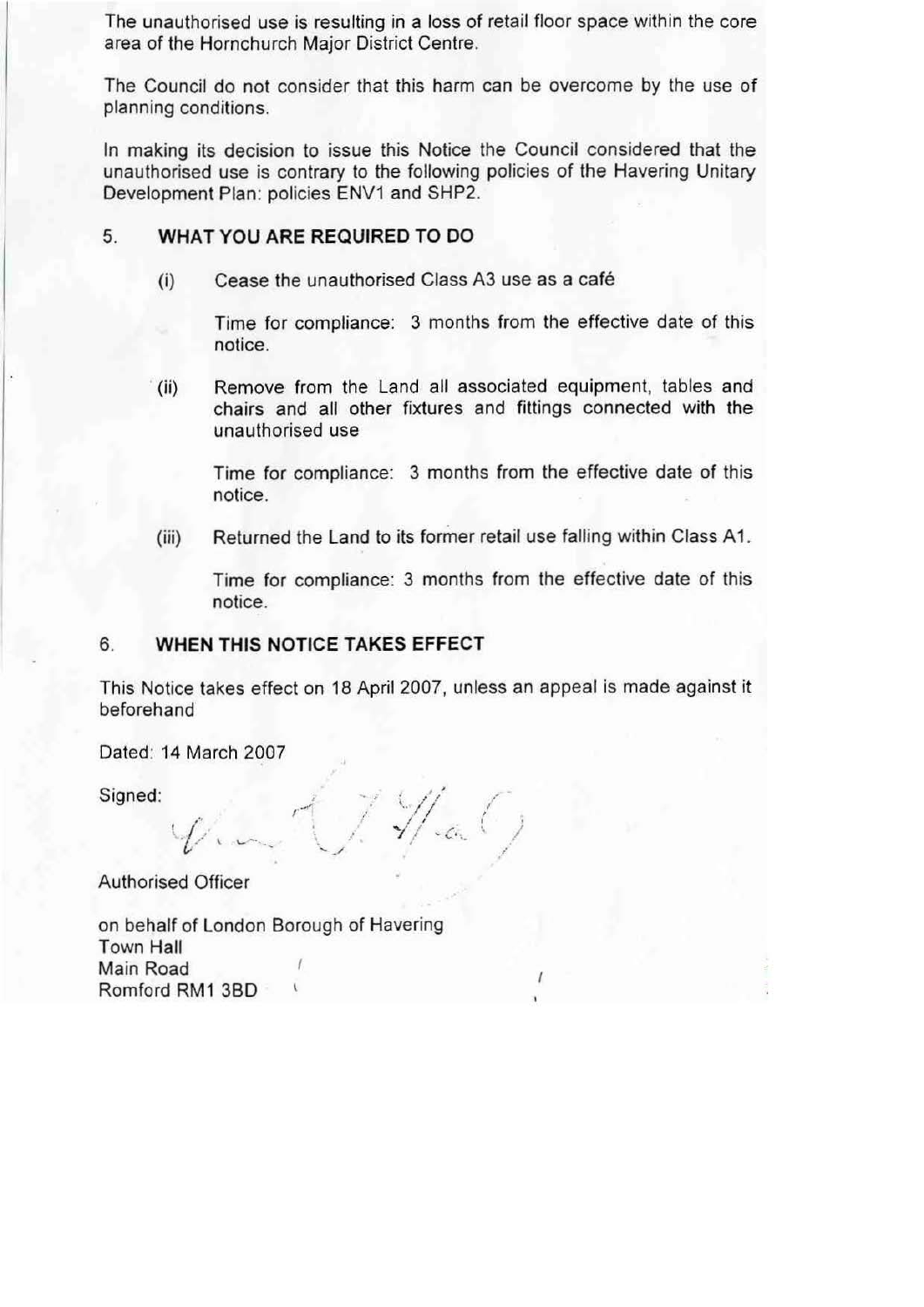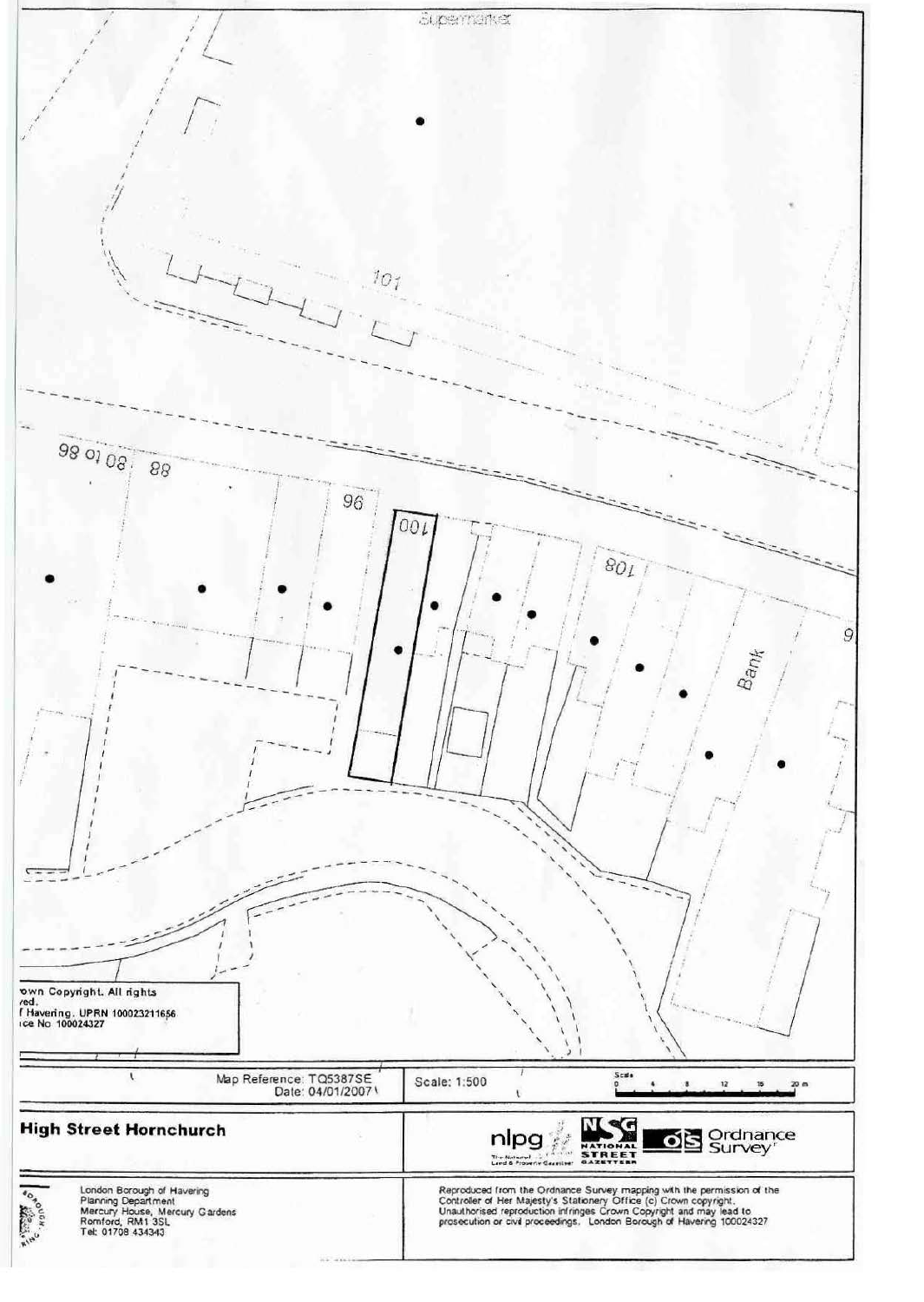#### **STATEMENT ON GROUNDS OF APPEAL**

You must submit to the Secretary of State, either when giving notice of appeal or within 14 days from the date on which the Secretary of State sends him a notice so requiring him, a statement in writing specifying the grounds on which you are appealing against the enforcement notice and stating briefly the facts on which you propose to rely in support of each of those grounds.

# **RECIPIENTS OF THE ENFORCEMENT NOTICE**

The names and addresses of all the persons on whom the Enforcement Notice has been served are:

- 1. The Owner of the said land
- 2. The Occupier of the said land
- 3. Murat Gelman, 100 High Street, Homchurch, RM12 4UH
- 4. Murat Gelman, 9 Copthorne Avenue, Hainault, Ilford, Essex, IG6 2SG
- 5. Sigbert Spitzer of 3 Richmond Terace, Gateshead-on-Tyne, County Durham
- 6. Samuel Spitzer of 37 Windermere Street, Gateshead-on-Tyne, County Durham

 $Alf$  /037 hrs Wednesday 14Ht March 2007 brachured attended 100 a  $H$ (a) and finded a copy<br>attached Enforcement Notice to accept it on tehall of the owner  $rac{3}{\pi}$